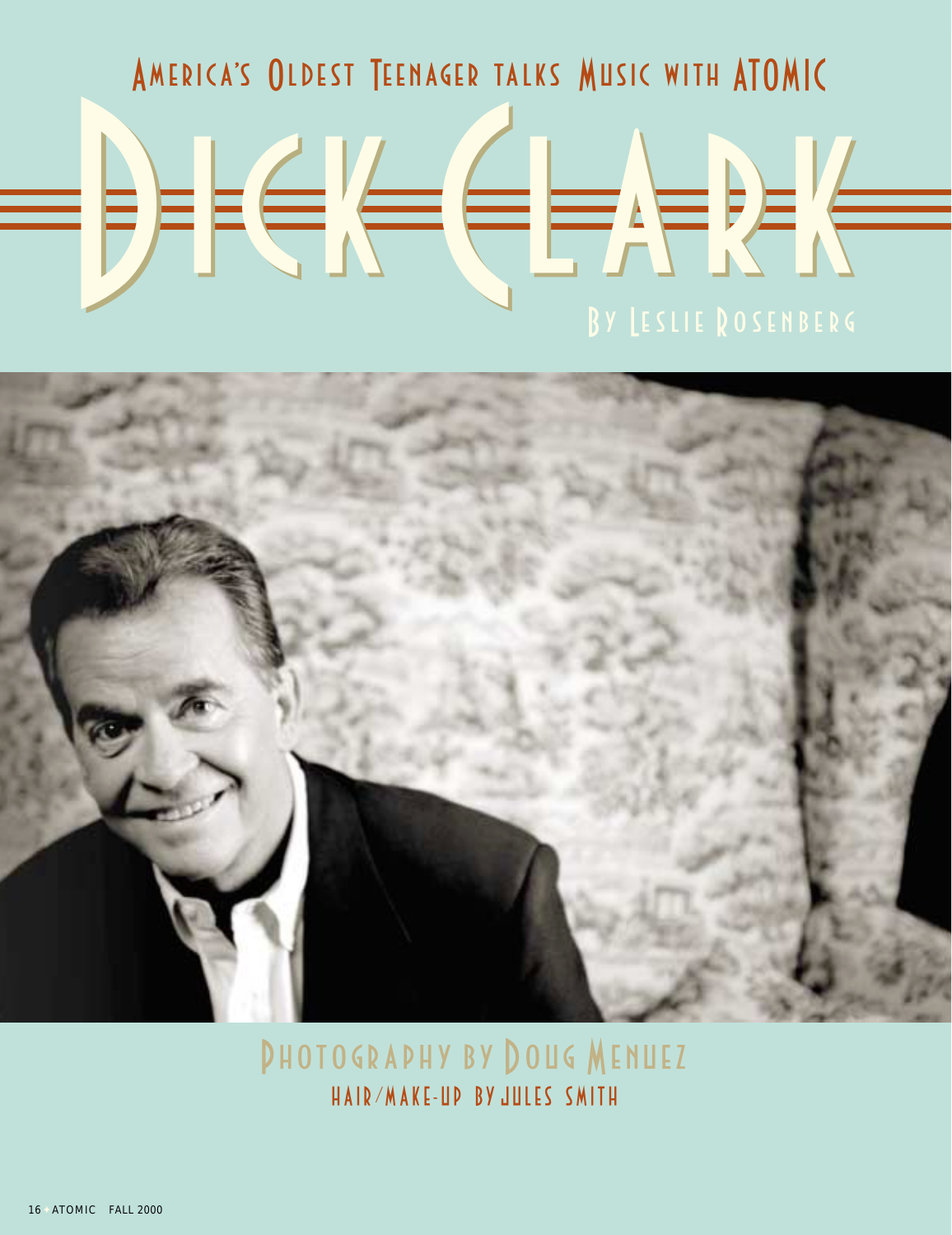His voice comes into range before you actually see him that warm, energetic voice that greeted you every Saturday morning when you were a kid. Like the voice of a favorite uncle who takes you to the movies and lets you get both popcorn and Junior Mints. And then he's right there next to you—shorter than you expected, but tan and beaming. You notice the hair is real and his all-American features are not too much changed by the passing years. The jowls droop a little, and there are bags under his eyes, but you'd guess him a decade younger than 70. As he winks and shakes your hand, flashing the smile television viewers have known for half a century, you're thinking you'd rather invite him for a game of golf than an interview. He looks like he'd be fun to hang out with.

But Dick Clark is on a tight schedule. He's tubthumping for a health drink called Nu-Vim®, and in 30 minutes he needs to introduce Gary "U.S." Bonds on the outdoor stage in front of the CBS Blackrock Building in midtown Manhattan. The event is being marketed as a reunion for some of the original members of *American Bandstand*, the show Clark hosted from 1956 to 1989. Several grey-haired dancers sporting business suits and name tags are gathered to one side of the stage, while a small group of young, vintage-clad jitterbuggers congregate on the opposite end. Clark himself is surrounded by a gaggle of staff members—his wife, Kari, among them who make sure he doesn't dally too long. America's oldest living teenager may still be youthful, but he hasn't got time to waste.

So what does Clark think about this *Bandstand* reunion, and the whole revival of classic American music, from big band swing to early rock-and-roll?

"What you're seeing is that the new generation is discovering a lot of things they never knew—game shows and television, swing music and dance—it's terrific," he says enthusiastically. "Good stuff never goes away, it's just rediscovered. It's a shame sometimes good parts of our world disappear because it's not hip to stay there. The audience will drift away, but the talent stays there, the great sounds will stay there."

Clark admits that he's a nostalgia buff himself—he has every copy of *LIFE* magazine ever published, and more than 4,000 pieces of rock memorabilia in his personal collection. Still, he says, "Nostalgia is wonderful...but we can't live back there. You've got to dip in, dip out, and then get with today and move on to the future, because obviously that's where things will happen. I've tried to stay current all my life."

Richard W. Clark was born November 30, 1929, in Mt. Vernon, New York. He entered the music business at 17 as a sales manager for a radio station in upstate New York, and in 1952, he began doing a radio show called "Caravan of Music" at WFIL in Philadelphia. The station's TV affiliate had a show oriented to teenagers called *Bandstand*, which was hosted by Bob Horn. Clark was named the new host in July 1956 after Horn became embroiled in a sex scandal, and helped take the show national within a year's time. Thus began one of the longest runs for a television program in history.

Since then, Clark has come to dominate the broadcast entertainment industry. In 1993, he was inducted into the Rock and Roll Hall of Fame. Dick Clark Productions puts out more than a dozen nationally-televised award shows every year, including the American Music Awards, Daytime Emmy Awards, Golden Globe Awards, and the Academy of Country Music Awards. The company also oversees syndicated programs like *Donny and Marie* and *Your Big Break*. His communications venture does marketing and PR for countless entertainment properties, and his Web site offers streaming audio clips of new pop and alternative music groups. And then, of course, there's *Dick Clark's New Year's Rockin' Eve*, an annual tradition for thousands of unmarried men and women from coastto-coast.

His media empire is valued at \$250 million, and yet, despite all of his accomplishments, he will be forever remembered as the host of *American Bandstand*. Does that ever bother him?

"It's terrific. That's the one [achievement] I would love to be remembered by," he says. He notes that the show survived four generations of changing musical tastes, from early rock-and-roll to Motown, folk rock, disco, and New Wave. "It was such an extraordinary experience. I was always older than the kids. When I started, I was about 10 or 11 years older than they were. It was such an extraordinary experience to be jammed into their world and have to be reasonably familiar with it and watch them. I'm sure it's a lot like a school teacher—you're in a world where you're a fish out of water but part of the scene.

"I remember how innocent we all were," adds Clark. "The fact that we had a very uncomplicated society. It was a beginning of a whole new youth culture. It was a major turning point in our lives and certainly in television." Today, he says, the music industry is dominated by a small elite who put their money where the action is. "It becomes very difficult [for an artist] to break through the mess. The music channels play the most popular thing. It's a mass medium, even though it's going to a very small, targeted, young female audience. [Music industry executives] will deny that. They'll say it's older and wider—but the problem is that it's so young."

Clark notes that back when he started in the music industry, there were thousands of independently owned radio stations, and DJs were free to play their own selections.

"There was [only] our show for television and *The Ed Sullivan Show*, which cherry-picked off a couple of notables every now and then. But for the most part, promotion was very simple. You loaded the records in the trunk of a car and brought them to the radio stations and they would play it." Becoming a recognized artist wasn't necessarily easier, he says, but it was simpler back then. "There were fewer layers you had to go through. A disc jockey in those days had the benefit of being able to play whatever he felt like. Now it's all determined by some central office in a city far away and sent out to their 300 affiliates, and they've all got to do the same thing. So you've got to somehow ingratiate yourself to the one person that's making the decision in that unnamed city. Your odds are considerably diminished."

Yet as much as Clark is nostalgic for a simpler time, he holds firm to the idea that you have to stay in the present. "I'm intelligent enough to realize that we can't go backward. I realize that ATOMIC deals with the good old days.And that's the way we ought to revere them, as the 'good old days.' But you've got to live for today."

Like his contemporaries, Clark grew up listening to big band music, but today his record collection includes